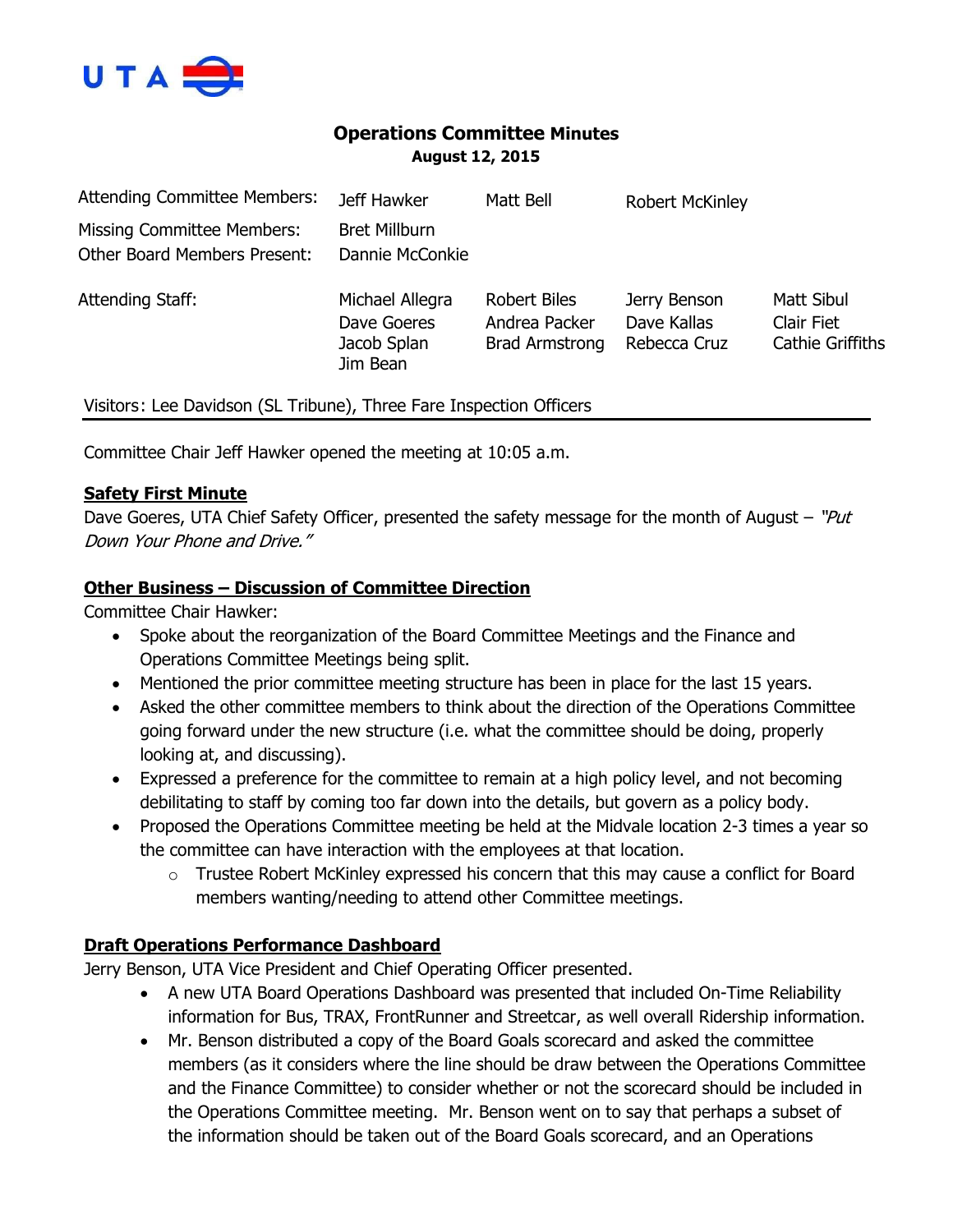Committee dashboard be created that includes reliability and ridership information, as well as other items the committee members would like to have included from previous dashboards shown in the old Finance and Operations Committee Meeting.

Committee Chair Hawker mentioned he'd like to become more familiar with the Investment Per Rider (IPR) calculations and the inputs included (i.e. operating expenses and passenger revenue). Mr. Benson stated this can be included in the Operations Dashboard.

# **Update on Local Option**

Dave Kallas, UTA Sr. Advisor to the President/CEO presented.

- Mr. Kallas stated he'd like to give an update on this topic going forward until the election.
- The Legislature approved a Local Option Sales Tax of .25 cents in the last legislative session and are allowing the counties to decide whether or not to put it on the ballot this year.
- If approved, UTA will receive .12 of the .25 (approximately 40%)
- In order for the issue to be included on the 2015 ballot for this year, all counties need to make a decision by the end of August, 2015.
- UTA was asked by Board members, mayors, counties, and other elected officials to talk to them about how UTA could use the money.
	- $\circ$  UTA executives and regional general managers have been meeting with the mayors and counties in their assigned areas to provide them with this information.
	- $\circ$  In the discussions, UTA has highlighted the following areas it feels are good uses for the money:
		- **Increase frequency during the day on existing routes**
		- Increase span of service (am/pm)
		- **Focusing on weekend service**
		- **Bus stops**
		- **•** Other amenities
	- $\circ$  The only group left to meet with is the Weber County Commissioners a meeting is scheduled to take place in the next couple of weeks. The county has expressed an interest in putting it on the ballot this year but a vote hasn't taken place yet.
- To date, nine counties have voted in favor of putting the Local Option Sales Tax on the ballot this year, most being in rural areas. Salt Lake County (voted 7 to 2 in favor). UTA isn't sure what Davis and Utah Counties are planning to do.
- UTA staff has been instructed to only answer questions and provide information and not to encourage, advocate, or campaign.

Committee Chair Hawker asked Mr. Kallas if he's aware of any votes where the Local Option Sales Tax has been declined. Mr. Kallas indicated none that he's aware of but has heard Washington and Cache Counties probably won't be putting it their ballots.

Trustee Robert McKinley inquired about the statutory authorization, asking if it's a one and done option, or will it be ongoing. Mr. Kallas stated it's an ongoing option and the counties can put it on their ballot whenever they want.

Trustee Dannie McConkie expressed the rural counties still have great needs on the UDOT side of the board and inquired if UDOT has been involved in the meetings. Mr. Kallas explained UTA has only been interacting as an agency with counties within UTA's service area. UDOT hasn't been involved primarily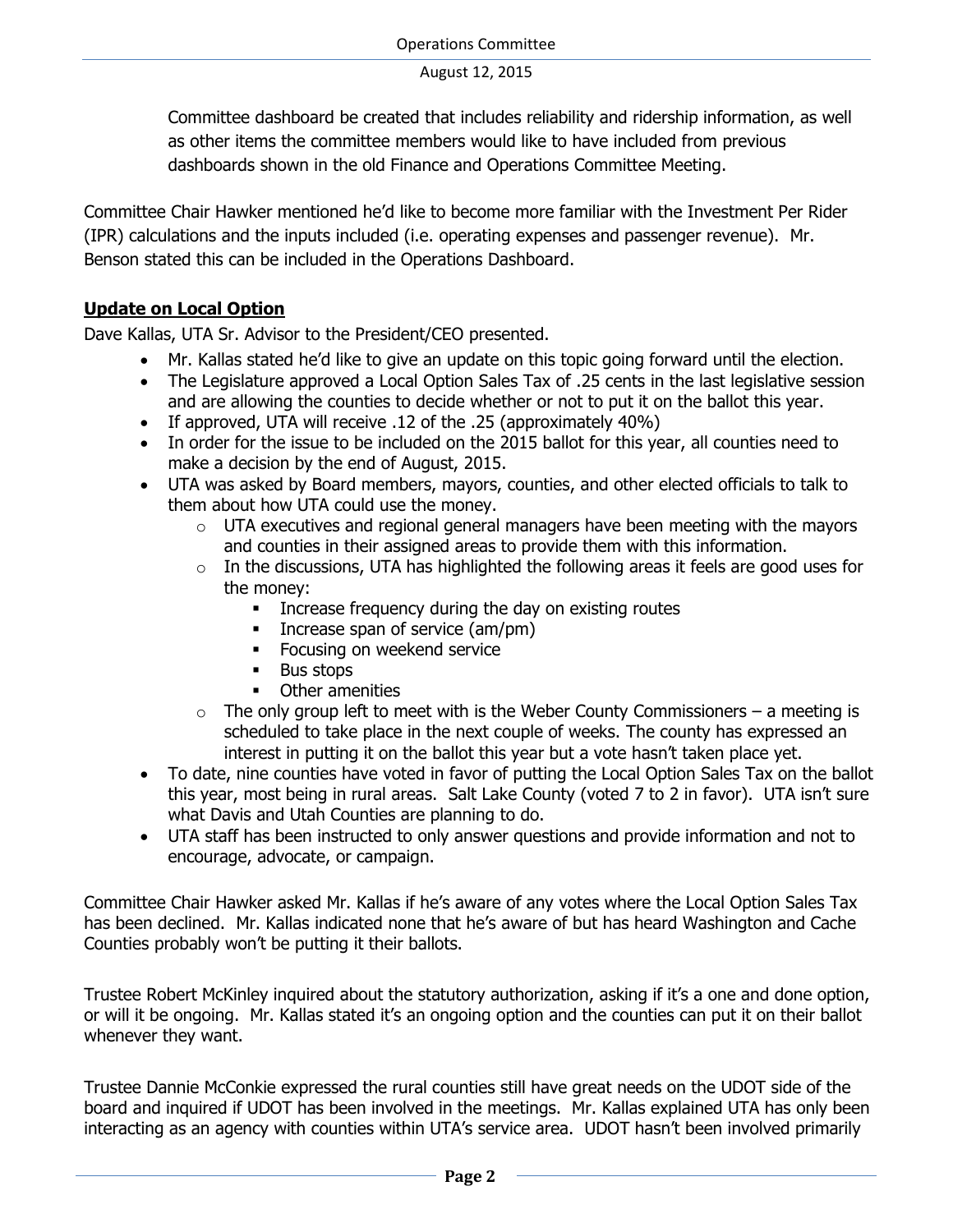because UDOT isn't impacted by the Local Option Sales Tax funding. Mr. Kallas went on to explain that HB362 authorized the Gas Tax and the Local Option Sales Tax; which means UDOT received funding and the Cities and Counties received funding (both from the Gas Tax and the Local Option Sales Tax), but transit will only receive funding within the Local Option Sales Tax. Therefore, UTA is not receiving 40% of the total funding of HB362, but only 40% within the district of the Local Option Sales Tax. Mr. Kallas also explained the transit piece of the Local Option Sales Tax was given back to the counties in rural Utah, since they don't have the benefit of UTA's service.

# **Potential New Service Scenarios**

Matt Sibul, UTA Chief Planning Officer presented.

- New UTA Transit Service Scenarios
	- o Overview of Discussion
		- **HB 362 Overview from 2015 Legislative Session**
		- Overall Transit Priorities
			- Analytical and technical input
			- Customer feedback
			- Big picture priorities
			- Snapshot of Baseline Transit Additions
			- Non-Bus/Rail components
		- Benefits of New Transit Investments
		- Next Steps and Action Items
	- o HB 362 and the Unified Transportation Plan
		- **EXECOMPTED FUNDING PACKAGE** 
			- Fuel Tax Reform (for state and local city/county roads)
			- Local Option (for transit and local city/county roads)
			- Local Option Component (0.25 cent sales tax\*)
				- 40% to Cities, 40% to UTA, 20% to Counties
				- No restrictions on uses
				- 1/10th cent for transit in HB 362 is approximately a 13% increase in UTA funding
	- o What do UTA customers want?
		- Time Schedule (more early service, more frequent service, shorter travel time)  $-45%$
		- **Better/Additional Routing 25%**
		- Overcrowding Resolved 13%
		- The remaining 17% want a variety of improvements including but not limited to transfers, holiday service, signs and new service areas.
	- $\circ$  What would UTA do with new resources? Overview of Additional UTA Transit **Priorities** 
		- **Service, Service, Service** 
			- Expanded Frequency
			- Extended Service Hours (Span of Service)
			- More Weekend Service
			- Non-traditional Community Connecting Service
				- o Mobility Management (Dial-a-Ride, community shuttles)
				- o Vanpools (three different types)
				- $\circ$  Expanded, Regional BikeSharing + First/Last Mile
			- Passenger Amenities (Bus Stops)
	- o Shared Transit/Community Priorities
		- UTA, County, and City Pooled and Leveraged Resources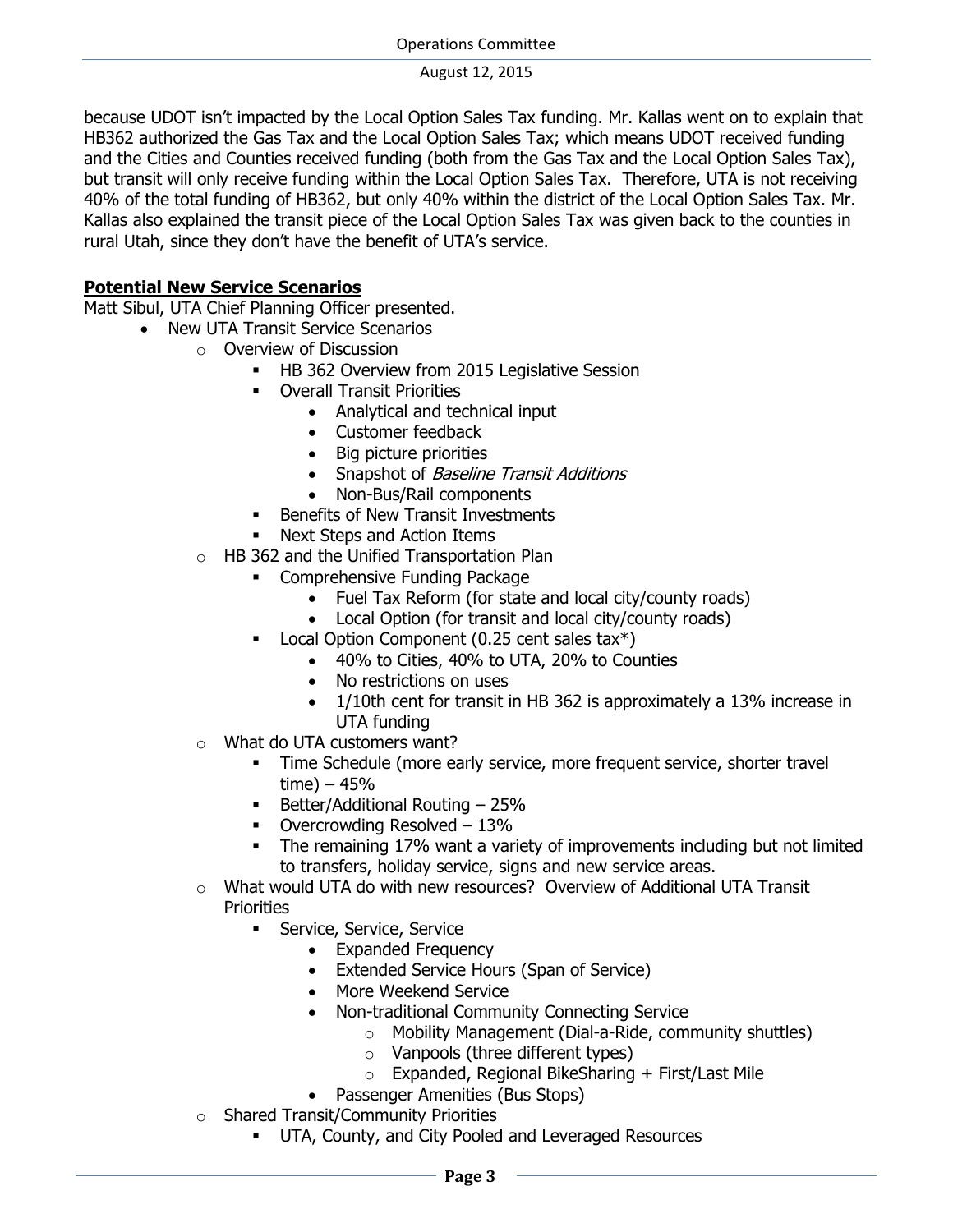- **•** Vanpool and GreenBike
- o Big Picture: UTA Service Improvements
	- **15-20% More Bus Service by 2020**
	- 40-50% More Bus Service by 20206
	- **20% More TRAX Service to Airport**
	- 4x the number of bus routes that run past 8:00 p.m.
	- Core Bus Routes (Frequent/Early/Late Service Increase by 30%)
	- More Connectivity. More Convenience. More Transit Options
	- ROI (New Bus Service per Investment)  $-1.5:1$
- o Benefits
	- **Air Quality** 
		- Boosts Ridership by 15%
		- Removes another 2.3 million cars from the road every year
- o Service maps of Weber, Davis, Salt Lake and Utah Counties were displayed showing what the base service looks like and what it will look like with the new service changes.
- o Transit Benefits: by the Numbers
	- Overall UTA Service Area Population with Improved Service (and the percentage of those positively impacted)
		- General public  $= 1.2$  million people (89%)
	- Salt Lake County Population with Improved Service (and the percentage of those positively impacted)
		- Low-Income =  $86,200(70%)$
		- Minority =  $97,400 (68%)$
		- $\bullet$  Zero-Car HH = 15,600 (78%)
- o Next Steps and Action Items
	- **•** Councils of Governments
	- **Grassroots Feedback**
	- **Transportation Coalition**
	- **Utah League of Cities and Towns**
	- UAC
	- **City/County Councils**
	- **•** Online Feedback
	- **Public Involvement Plan**

## **Service Planning Priorities – Use & Transparency of New Service Funding**

Jayme Blakesley, UTA General Counsel was called into another meeting so he will discuss this topic during the Planning and Development Committee Meeting being held later today.

## **Fare Inspection Officers/UTA Police Dept**

Mr. Goeres presented.

- Results of 2014 Study
	- $\circ$  Increasing the customer service image of UTA with enhanced training for all police and staff
	- $\circ$  Increased fare inspection with non-POST officers. Conduct a variety of enforcement techniques and efforts
	- $\circ$  Improve efficiency through enhanced the use of video and improved citation software
	- $\circ$  Continue and enhanced cooperation, training and joint operations with local law enforcement agencies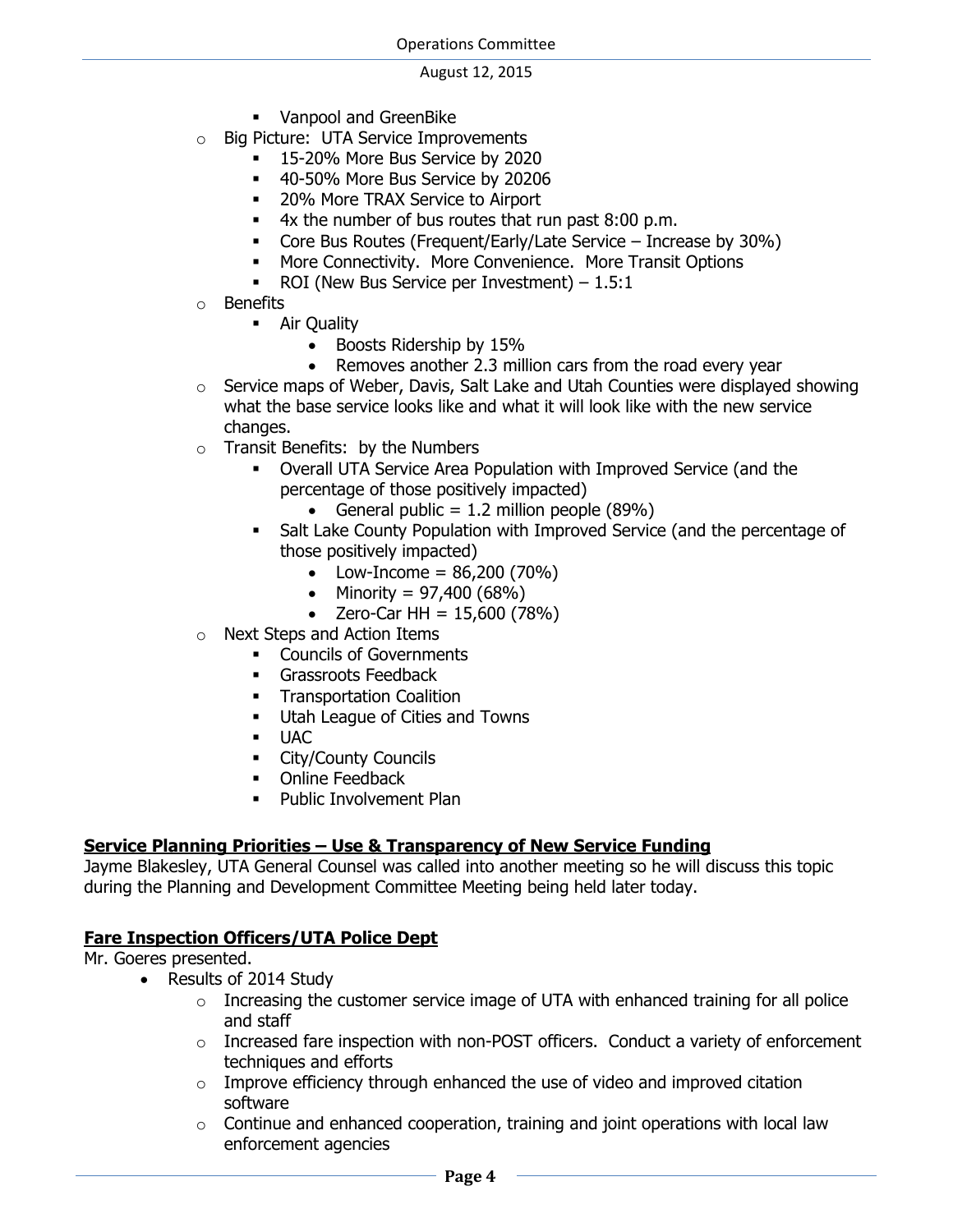- Customer Service and Training
	- o All officers going through UTA Way training
	- o Initiated Physical Training test
	- o Tuesday Training Days, including customer interaction
	- o Customer Comments remain 50% commendations for UTA's police
- Fare Inspection Officers (3 new hires were present and introduced to the Committee)
	- o Advertised for new Fare Inspection Officers (FIO)
	- o Recruitment, interviews and role play
	- o Hired 8 part time, additional officers
	- o Will provide 160 hrs / wk of fare inspection
	- o Started August 3, 2015
- Fare Enforcement Techniques
	- o Conducting Surges: 2 per month
	- o More time on FrontRunner and MAX BRT
	- o Fare Inspection Officers now working with TPO's
	- o Fare Evasion rate for June 2015 is 2.5%
- Video and Software Improvements
	- o eForce software program selected
		- Went "live" August 28, 2015
		- **Computer Aided Dispatch**
		- **Records Management System**
		- **•** Courts Module
		- **-** Driver's License Scanning
	- o Video Cameras
		- **Expanded to 31 grade crossings**
		- New installs at SL Central Customer Service center
		- Will have full camera coverage on rail by December 31, 2015
- Improve Outreach Efforts
	- $\circ$  Enhance coordination with local agencies
		- Valley Police Alliance meetings for 4 counties
		- One-on-One's with Police Chiefs
		- Coordinated effort with SLCPD at Greektown station
		- Quarterly report to Sandy on Draper LRT activity
		- **Emergency Exercises with Woods Cross and SL Airport**
	- o Continue Outreach
		- **UTA Bicycle Safety**
		- Public Safety Classes
		- **UTA family safety fairs**

Trustee Dannie McConkie asked Mr. Goeres what the loss value for fare evasions is. Mr. Goeres said approximately \$1 million per year.

Committee Chair Hawker asked what percentage of riders are being checked. Mr. Goeres said approximately 70,000 per month, or 2.5-3% of the riders.

Trustee Robert McKinley stated that he rides transit quite frequently and has noticed the new Fare Enforcement Officers checking fares and riders seem to appreciate their presence.

## **CNG Update**

Jacob Splan, UTA Engineering and Construction Planner presented.